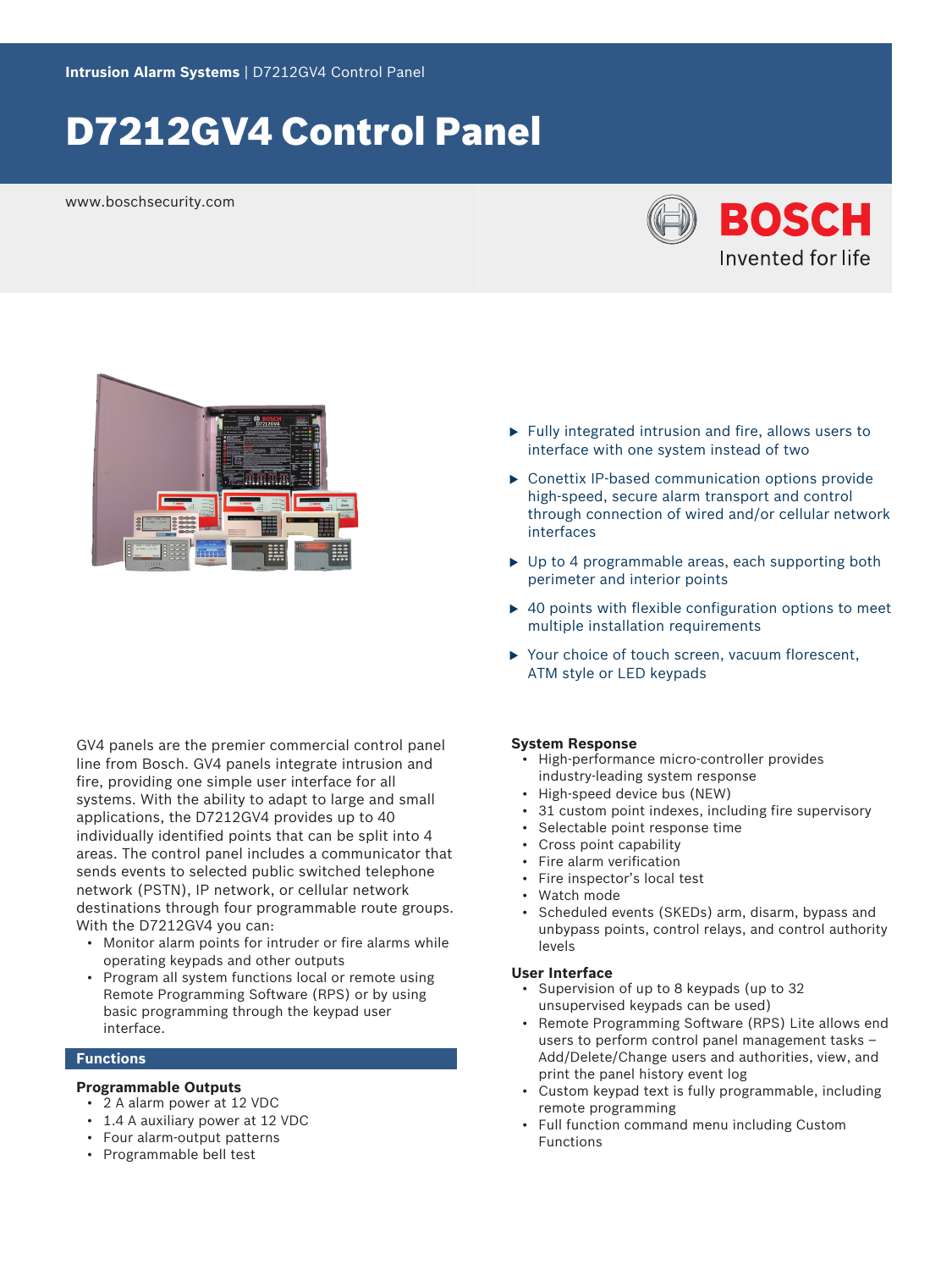- Authority by area and 16‑character name for each user
- 14 custom authority levels control user's authority to change, add, or delete passcodes; to disarm or bypass points; and to start system tests

#### **Area Configurations**

Area programming offers a wide selection of different system configurations. Each area is assigned an account number to define annunciation, control, and reporting functions. Multiple areas can be linked to a shared area which is automatically controlled (hallway or lobby). Area arming can be conditional on other areas (master or associate). Any area can be configured for perimeter and interior arming, not requiring a separate area for this function.

#### **Custom Functions**

For added convenience, Custom Functions can be programmed to eliminate keystrokes for users allowing the installer to program an easy command for a complicate function. For example, a custom function can be written to bypass a group of points and arm the system, allowing the user to perform this function with one easy command. These Custom Functions can be activated from a keypad, or automatically as a scheduled event (SKED), providing further flexibility and ease of use.

#### **Passcode Security**

For high security applications, GV4 can be configured for several different passcode options.

- Two-Man Rule Requires two people with two unique passcodes to be present at the time of opening.
- Early Ambush Allows users to verify that the facility is safe by requiring two passcode entries at the same keypad, sending a duress event if the user does not enter the passcode a second time after inspecting the premises.

#### **Easy Exit Control**

The D7212GV4 Control Panel changes from one armed state to another armed state without disarming. For example, if you change the state from Perimeter Arm to Master Arm, the control panel complies and reports the change. Easy Exit Control reduces the number of keystrokes, simplifying system operation.

#### **Programmable Passcode‑controlled Menu List**

The system prompts users to enter a passcode prior to viewing the keypad menu. The keypad display shows the user the menu options allowed according to the user's authority level. Passcode-controlled menus provide users only with the options and information pertinent to them, simplifying system operation.

#### **Flexible Control**

The system provides the flexibility to select added convenience or high security. For example, you can restrict passcode arming and disarming to a keypad's immediate local area, even if the user has access to other areas. This is particularly useful for high security areas, where a user may have access to the area, but

would prefer to only disarm the area individually rather than with the rest of the system. Another option is to program the system to disarm all areas the user can access from any keypad.

#### **Invisible Walk Test**

A menu item allows the user to test invisible 24‑hour points within the scope of the keypad without sending a report to the central station.

#### **System Users**

The system supports up to 99 users, each can have a passcode, and a wireless keyfob (NEW). User passcodes contain three to six digits. Passcodes can be assigned to one of 14 customized authority levels in each area and can be restricted to operate only during certain times.

#### **Communication Formats**

The D7212GV4 Control Panel prioritizes and sends reports in Contact ID or Modem IIIa<sup>2</sup> communications formats to four route groups. Each group has a programmable primary and backup destination. The D7212GV4 provides flexible communications for most central stations with reporting capabilities such as:

- Individual point numbers
- Opening or closing reports by user and area number
- Remote programming attempts
- Diagnostic reports

#### **IP Communication**

The D7212GV4 uses the B420 Ethernet Communication Module (NEW), DX4020 Ethernet Communicator, and/or the ITS‑DX4020‑G Cellular Communicator to communicate with the Conettix D6600 and D6100i Communications Receiver/ Gateways. Using Conettix IP communication offers a secure path that includes anti-replay/anti-substitution features and provides enhanced security with encryption. The B420, DX4020 and ITS‑DX4020‑G can all be used for remote programming.

GV4 is the first Security Control panel to support DNS (Domain Name System) for both remote programming and central station communication. DNS provides ease of use, eliminating the need to use static IP addresses as your reporting destination, and accommodates a simple solution for central station disaster recovery. IP Setup is available via the installer keypad menus and the remote programming software, eliminating the need to use complicated internet programming tools such as ARP and Telnet (NEW).

#### **Communication Paths**

D7212GV4 Control Panels accommodate up to four separate destinations for primary, alternate, and backup receivers for automatic test reports. When resetting alarms or arming or disarming a system, the user is identified by name and number.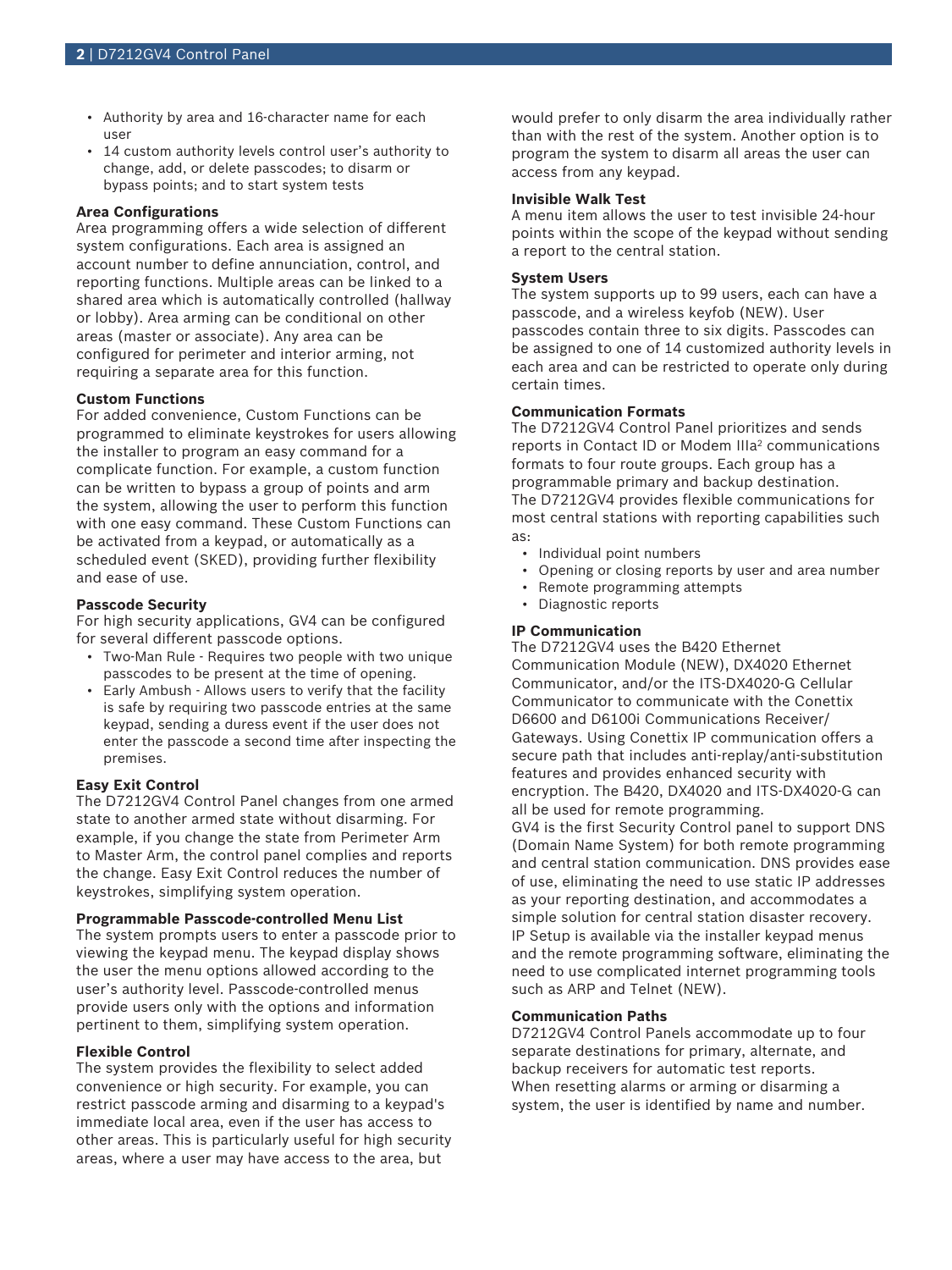#### **Firmware Updates (NEW)**

Remote firmware updates using the RPS Firmware Update wizard through the IP connection (B420 Ethernet Communication Module) as well as an on-site flash update key, provides for easy feature enhancements without replacing ROM chips.

#### **A wide variety of input options**

Each point:

- Accommodates normally‑open (NO) and normally-closed (NC) devices with end-of-line (EOL) resistor supervision.
- Is programmable for fire, fire supervisory, or intrusion application.
- Can be hard-wired, addressable, or wireless.

#### **Security and Fire Detection**

The D7212GV4 Control Panel provides eight on-board points, and up to 32 additional off‑board points. You can program individual points to monitor all types of burglar alarms, fire alarms, and supervision devices.

#### **Wireless Interface (New)**

The B820 SDI2 Inovonics Interface Module connects an Inovonics EN4200 Serial Receiver to the control panel SDI2 bus, allowing this UL Listed (NEW) wireless system to be programmed locally via the panel keypad, as well as remotely through RPS.

#### **Event Log**

The event log stores up to 1,000 local and transmitted events. The event log includes time, date, event, area, point, user number, and transmission status (NEW). View the event log from a keypad or use RPS to remotely retrieve event information. RPS operators can retrieve events periodically using one call, rather than receiving several calls each day. When the event log reaches a programmed threshold of stored events, it can send an optional report to a receiver.

#### **Scheduled Events (SKEDs)**

The internal clock and calendar start individually scheduled events (SKEDs). SKEDs perform functions such as arm or disarm, relay control, or point bypassing. The D7212GV4 Control Panel offers:

- 40 scheduled events with up to 25 different functions
- Eight opening windows and eight closing windows
- Eight user windows
- Day-of-week, date-of-month, or holiday only schedules
- Four holiday schedules of 366 days each (leap year)

#### **Fire Test**

When a user activates Fire Test Mode, the control panel suppresses all reports to the central station. The keypad and annunciator show all testing data. An automatic sensor reset feature saves time; you do not need to reset the sensors manually. At the end of test, the keypad shows the number of untested points.

#### **Programming, Diagnostics and Controls**

Installers can program locally or remotely through RPS as well as basic keypad programming. A programmable system passcode prevents unauthorized remote programming.

#### **Two Data Buses (NEW)**

GV4 provides 2 data buses which support a wide array of components. The SDI bus supports keypads access and communications modules and also allows connection of existing components in a retrofit application. The SDI2 bus (NEW) supports new input and output devices, as well as a new wireless interface module, and an Ethernet communicator. SDI2 allows these devices to be mounted up to 1000 ft (305 m) from the control panel, providing installation convenience and flexibility.

#### **Certifications and approvals**

| UL 365                 | Police Station Connected Burglar Alarm Units<br>and Systems |
|------------------------|-------------------------------------------------------------|
| UL 609                 | Local Burglar Alarm Units and Systems                       |
| UL 636                 | Holdup Alarm Units and Systems                              |
| UL 985                 | <b>Household Fire Warning System Units</b>                  |
| UL 1023                | Household Burglar Alarm System Units                        |
| UL 1076                | Proprietary Burglar Alarm Units and Systems                 |
| UL 1610                | <b>Central Station Burglar Alarm Units</b>                  |
| ANSI/SIA<br>CP-01:2010 | <b>False Alarm Reduction</b>                                |
| CSFM                   | California Office of The State Fire Marshall                |

#### FCC Part 15 Class B

| Region     | <b>Certification</b> |                                                                            |
|------------|----------------------|----------------------------------------------------------------------------|
| <b>USA</b> | $\mathsf{U}$         | AMCX.S1871 Central-station Alarm<br>Units                                  |
|            | $\mathsf{U}$         | AMTB.S1871 Control Panels, SIA False<br><b>Alarm Reduction</b>             |
|            | UL                   | ANET.S1871 Holdup Alarm Units                                              |
|            | $\mathsf{U}$         | AOTX.S1871 Local Alarm Units                                               |
|            | $\mathsf{U}$         | APAW.S1871 Police-station-connected<br><b>Alarm Units</b>                  |
|            | $\mathsf{U}$         | APOU.S1871 Proprietary Alarm Units                                         |
|            | $\mathsf{U}$         | NBSX.S1871 Household Burglar Alarm<br><b>System Units</b>                  |
|            | $\mathsf{U}$         | UTOU.S1871 Control Units and Acces-<br>sories, Household System Type       |
|            | <b>CSEM</b>          | see our website                                                            |
| Canada     | ULC                  | AMCX7.S1871 - Central Station Alarm<br>Units Certified for Canada          |
|            | ULC                  | APOU7.S1871 Proprietary Alarm Units<br>Certified for Canada                |
|            | ULC                  | APAW7.S1871 Police-station-connec-<br>ted Alarm Units Certified for Canada |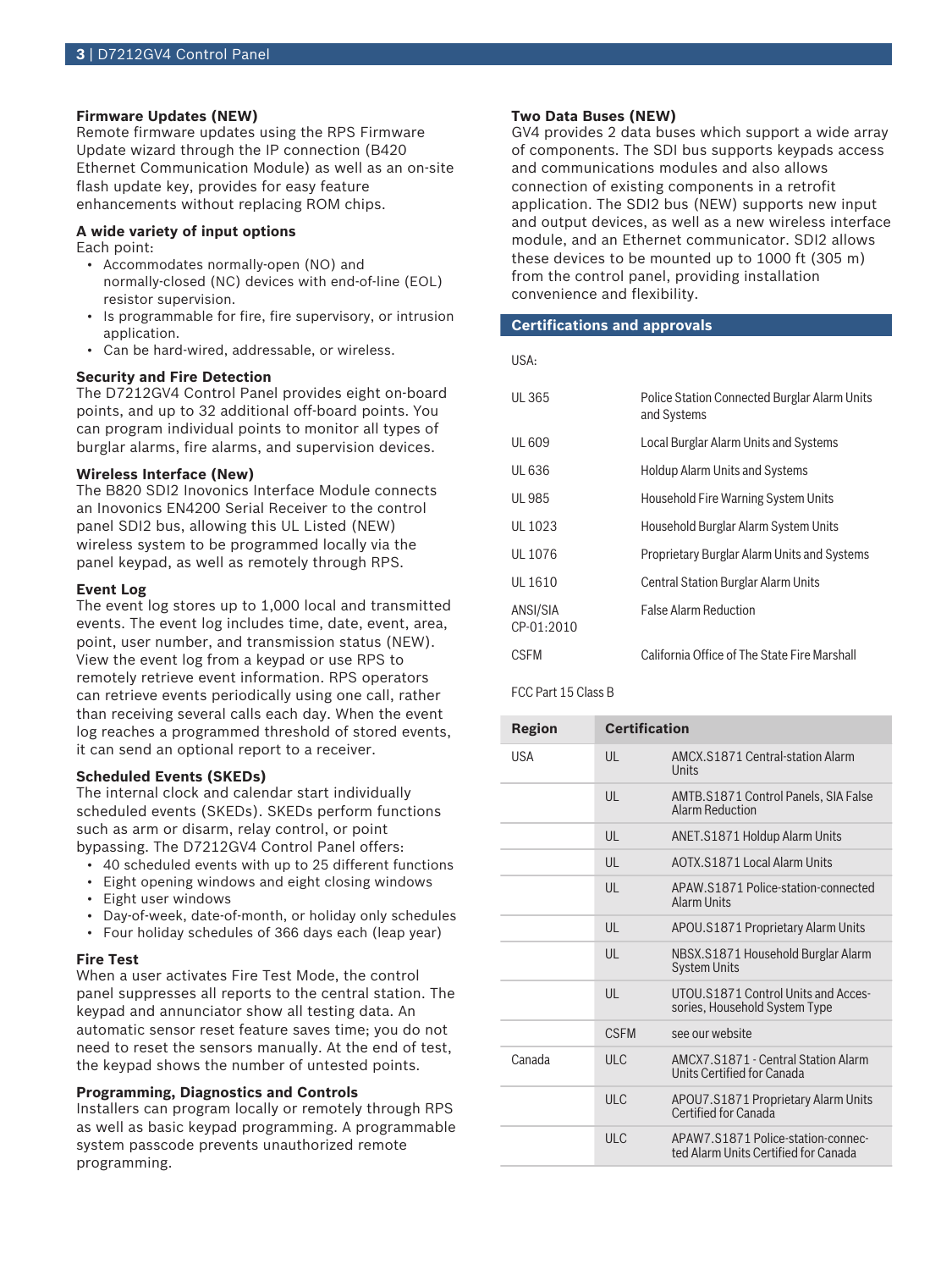#### **4** | D7212GV4 Control Panel

| Region        | <b>Certification</b> |                                                                          |
|---------------|----------------------|--------------------------------------------------------------------------|
|               | ULC                  | NBSX7.S1871 Household Burglar Alarm<br>System Units Certified for Canada |
|               | ULC.                 | AOTX7.S1871 Local Alarm Units Certi-<br>fied for Canada                  |
| <b>Brazil</b> | ANATFI               | 1083-12-1855                                                             |

#### **Installation/configuration notes**

#### **Compatible Products**

#### Keypads

D1265 Touch Screen Keypad

D1255 Series Keypads (D1255, D1255W, D1255B, D1255RB, D1265)

D1260 Series Keypads (D1260, D1260W, D1260R, D1260BLK, D1260B)

D1256RB Fire Keypad

D1257RB Remote Fire Alarm Annunciator

D720 Series Keypads (D720, D720W, D720R, D720B)

D279A Independent Zone Control

#### **Detectors**

D278S Four‑wire Addressable Detector Base, 12 VDC

D285/TH Photoelectric Smoke Detector Heads

D298S Addressable Detector Base, 24 VDC

D7050 Series Addressable Photoelectric Smoke and Smoke Heat Detector Heads

F220‑B6PM/S 12/24 VDC Addressable Detector Bases with POPITs

FCC 380 Carbon Monoxide Detector

MX775i Addressable PIR Detector

MX794i Long Range Multiplex PIR Detector

MX934i Addressable PIR Detector

MX938i Addressable PIR Detector

ZX776Z PIR Detector

ZX794Z Long Range PIR Detector

ZX835 TriTech Microwave/PIR Detector

ZX935Z PIR Detector

ZX938Z PIR Detector

ZX970 PIR/Microwave Detector

Bosch conventional detectors, including Professional Series, Blue Line Gen2, Blue Line, Classic Line, Commercial Line, and Ceiling Mount motion detectors, as well as glass break, seismic, request-to-exit, photoelectric, heat, and smoke detectors.

#### Enclosures

D8103 Universal Enclosure D8108A Attack‑resistant Enclosure D8109 Fire Enclosure

#### Magnetic Contacts

Bosch magnetic contacts include recessed, terminal connection, miniature, overhead door, and surface mount.

#### Modules

Conettix B420 Ethernet Communication Module (NEW) Conettix ITS‑DX4020-G Cellular Integrated Communicator Conettix DX4020 Network Interface Module Conettix DX4010V2 USB/Serial Interface Module Conettix C900V2 Dialer Capture Module D113 Battery Lead Supervision Module D125B Dual Class B Initiating Module D127 Reversing Relay Module D129 Class A Initiating Module D130 Auxiliary Relay Module D185 Reverse Polarity Signaling Module D192G Notification Appliance Circuit Module D5060 MUX Programmer B208 Octo-input Module (NEW) B308 Octo-output Module (NEW) B820 SDI2 Inovonics Interface Module (NEW) D8125 POPEX Point Expander D8128D OctoPOPIT Eight‑point Expander D8125MUX Point Expander D8125INV Wireless Interface Module D8129 Octo-relay Module D8130 Door Release Module D9127 Series POPIT Modules D9131A Parallel Printer Interface Module DS7432 Eight‑input Remote Module DS7457i Series Single‑zone Multiplex Input Modules DS7460i Two‑input Module DS7461i Single‑input Multiplex Module DS7465i Input and Output Module ICP-SDI-9114 SDI Splitter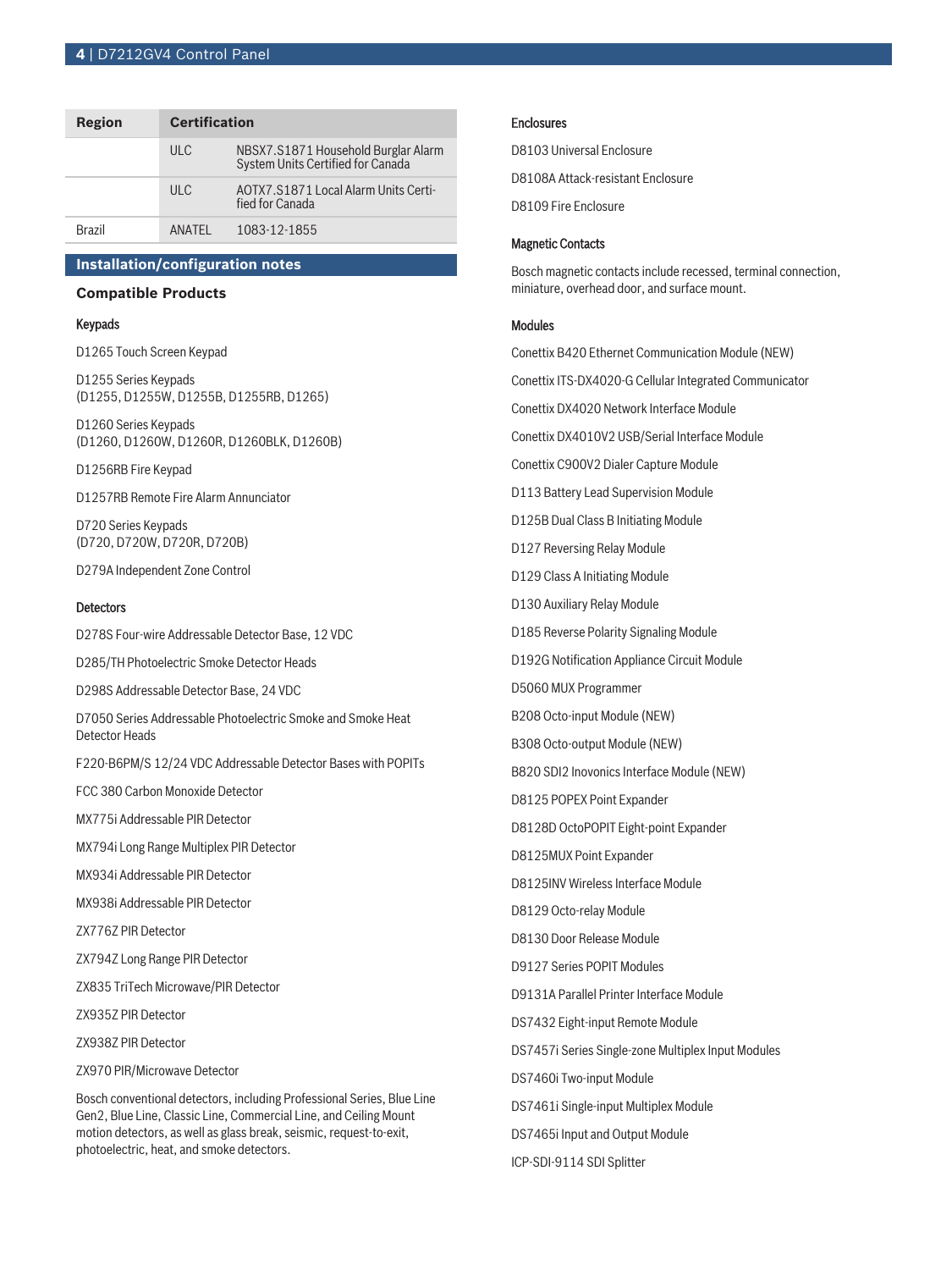#### Programming

RPS or RPS‑LITE Remote Programming Software

#### Wireless

B820 SDI2 Inovonics Interface Module

SDI2 Inovonics Interface and Receiver Kit. Includes B820 and EN4200 (ENKIT-SDI2)

EN1210 Universal Transmitter (Single-input)

EN1210EOL Universal Transmitter with EOL Resistor

EN1210W Door-Window Transmitter with Reed Switch

EN1215EOL Universal Transmitter with Wall Tamper, Reed Switch, and EOL Resistor

EN1223D Water‑resistant Pendant Transmitter (Double‑button)

EN1223S Water‑resistant Pendant Transmitter (Single‑button)

EN1224-ON Multiple-Condition Pendant Transmitter

EN1233D Necklace Pendant Transmitter (Double-button)

EN1233S Necklace Pendant Transmitter (Single-button)

EN1235D Beltclip Pendant Transmitter (Double-button)

EN1235DF Fixed-location Transmitter (Double-button)

EN1235S Beltclip Pendant Transmitter (Single-button)

EN1235SF Fixed-location Transmitter (Single-button)

EN1247 Glass-break Detector Transmitter

EN1249 Bill Trap Transmitter

EN1242 Smoke Detector Transmitter

EN1260 Wall Mount Motion Detector

EN1261HT High Traffic Motion Detector

EN1262 Motion Detector with Pet Immunity

EM1265 360° Ceiling Mount Motion Detector

EN4200 Serial Receiver

EN5040-T High Power Repeater with Transformer

## **Parts included**

The D7212GV4 includes the following parts:

| Quant. | Component                     |
|--------|-------------------------------|
| 1      | D7212GV4 Board                |
| 1      | <b>Mounting Skirt</b>         |
|        | Faceplate with D7212GV4 Label |

- 1 Literature pack
	- Installation Instructions
	- Owners Manual
	- Release Notes
- 1 Literature CD containing all product literature

The available kits come with the parts indicated in the following table:

|                                                             | Kits           |                |
|-------------------------------------------------------------|----------------|----------------|
| Components                                                  | $-K1$          | $-K1W$         |
| D7212GV4 Board                                              | 1              | 1              |
| D101F Lock and Key Set                                      | $\mathbf{1}$   | $\mathbf{1}$   |
| D1255 Keypad                                                | $\mathbf{1}$   |                |
| D1255W Keypad                                               |                | $\mathbf{1}$   |
| D1260 Keypad                                                |                |                |
| D1640 Transformer                                           | $\mathbf{1}$   | $\mathbf{1}$   |
| D8103 Enclosure                                             | $\mathbf{1}$   | $\mathbf{1}$   |
| ISC-BDL2-WP12G TriTech Detector                             | $\overline{2}$ | $\overline{2}$ |
|                                                             | <b>Kits</b>    |                |
|                                                             | $-K6$          | $-K7$          |
| D7212GV4 Board                                              | $\mathbf{1}$   | $\mathbf{1}$   |
| D101F Lock and Key Set                                      | $\mathbf{1}$   | 1              |
| D1255 Keypad                                                |                | $\mathbf{1}$   |
| D1255W Keypad                                               |                |                |
| D1260 Keypad                                                | $\mathbf{1}$   |                |
| D1640 Transformer                                           | 1              | 1              |
| D8103 Enclosure                                             | $\mathbf{1}$   | 1              |
| ISC-BDL2-WP12G TriTech Detector                             |                | $\mathbf{1}$   |
| B208 Octo-input Module (NEW)                                |                | $\mathbf{1}$   |
| <b>Conettix B420 Ethernet Communication</b><br>Module (NEW) | $\overline{1}$ |                |

#### **Technical specifications**

#### **Communications**

| Telephone<br>Connection:            | $\cdot$ One telephone line |                                                                     |
|-------------------------------------|----------------------------|---------------------------------------------------------------------|
| <b>Environmental Considerations</b> |                            |                                                                     |
| Relative Humidity:                  |                            | 5% to 93% at +30 $^{\circ}$ C (+86 $^{\circ}$ F),<br>non-condensing |
| Temperature (Operating):            |                            | 0°C to +50°C (+32°F to +122°F)                                      |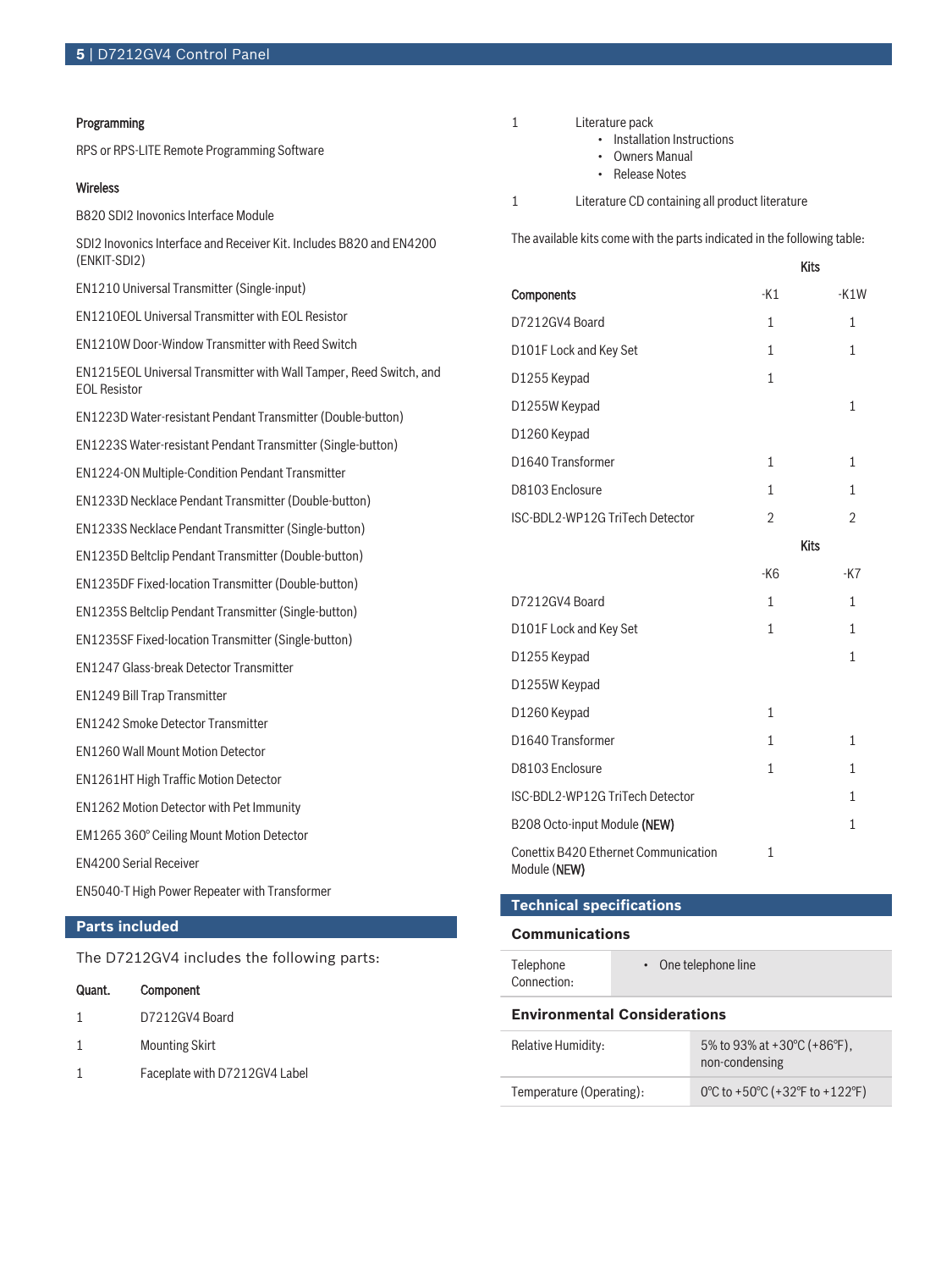#### **Number of…**

| Areas:                      | 4                                      |
|-----------------------------|----------------------------------------|
| <b>Custom Functions:</b>    | 4                                      |
| Fvents:                     | Up to 1000                             |
| Passcode Users:             | 99, plus 1 service passcode            |
| <b>Parallel Printers:</b>   | $\mathbf{1}$                           |
| Points:                     | 40 (8 on-board, up to 32<br>off-board) |
| Programmable Relay Outputs: | 27                                     |
| <b>RF Points:</b>           | 32                                     |
| SKED <sub>S</sub> :         | 40                                     |

#### **Power Requirements**

| Current Draw (Maximum):                                                             | $300 \text{ mA}$                              |
|-------------------------------------------------------------------------------------|-----------------------------------------------|
| Output (Alarm):                                                                     | 2 A at 12 VDC                                 |
| <b>Output (Auxiliary, Continuous</b><br>Power, and Switched Auxiliary<br>combined): | 1.4 A at 12 VDC nominal                       |
| Voltage (Operating):                                                                | 12 VDC nominal                                |
| Voltage (AC):                                                                       | 16.5 VAC 40 VA plug-in<br>transformer (D1640) |

#### **Trademarks**

Inovonics is a trademark of Inovonics Wireless Corporation.

#### **Ordering information**

#### **D7212GV4 40-point Control Communicator** Order number **D7212GV4**

#### **D7212GV4-K1 Burglar Kit with D1255**

Contains one PCB, one lock and key set, one transformer, one universal enclosure, two TriTech motion detectors, and one D1255 Keypad. Order number **D7212GV4-K1**

#### **D7212GV4-K1W Burglar Kit with D1255W**

Contains one PCB, one lock and key set, one transformer, one universal enclosure, two PIR detectors, and one D1255W Keypad. Order number **D7212GV4-K1W**

### **D7212GV4-K6 Burglar Kit with D1260**

Contains one PCB, one lock and key set, one transformer, one universal enclosure, one D1260 Keypad, and one Conettix B420 Ethernet Communication Module (NEW). Order number **D7212GV4-K6**

#### **D7212GV4-K7 Burglar Kit with B208**

Contains one PCB, one lock and key set, one transformer, one universal enclosure, one D1255 Keypad, one TriTech motion detector, and one B208 Octo-input Module (NEW). Order number **D7212GV4-K7**

#### **Accessories**

#### **SDI2 Inovonics Interface and Receiver Kit**

Kit containing B820 and EN4200 for use on SDI2 bus panels.

Order number **ENKIT-SDI2**

#### **D101 Lock and Key Set**

Short-body lock set with one key supplied. Uses the D102 (#1358) replacement key. Order number **D101**

#### **D122 Dual Battery Harness**

Harness with circuit breaker. Connects two batteries to a compatible control panel. Order number **D122**

#### **D122L Dual Battery Harness with Long Leads**

Color-coded harness with circuit breaker and leads measuring 89 cm (35 in.). Connects 12 V batteries to compatible control panels. Order number **D122L**

### **D126 Standby Battery (12 V, 7 Ah)**

A rechargeable sealed lead‑acid power supply used as a secondary power supply or in auxiliary or ancillary functions.

Order number **D126**

#### **D1218 Battery (12 V, 18 Ah)**

A 12 V sealed lead-acid battery for standby and auxiliary power with two bolt-fastened terminals. Includes hardware for attaching battery leads or spade connectors

Order number **D1218**

#### **D1224 Battery (12 V, 26‑28 Ah)**

A 12 V sealed lead‑acid battery for standby and auxiliary power with two bolt-fastened terminals. Includes hardware for attaching battery leads or spade connectors.

Order number **D1224**

#### **D1238 Battery (12 V, 38 Ah)**

A 12 V sealed lead-acid battery for standby and auxiliary power with two bolt-fastened terminals. Includes hardware for attaching battery leads or spade connectors. Order number **D1238**

**D137 Mounting Bracket**

Used to mount accessory modules in D8103, D8108A, and D8109 enclosures. Order number **D137**